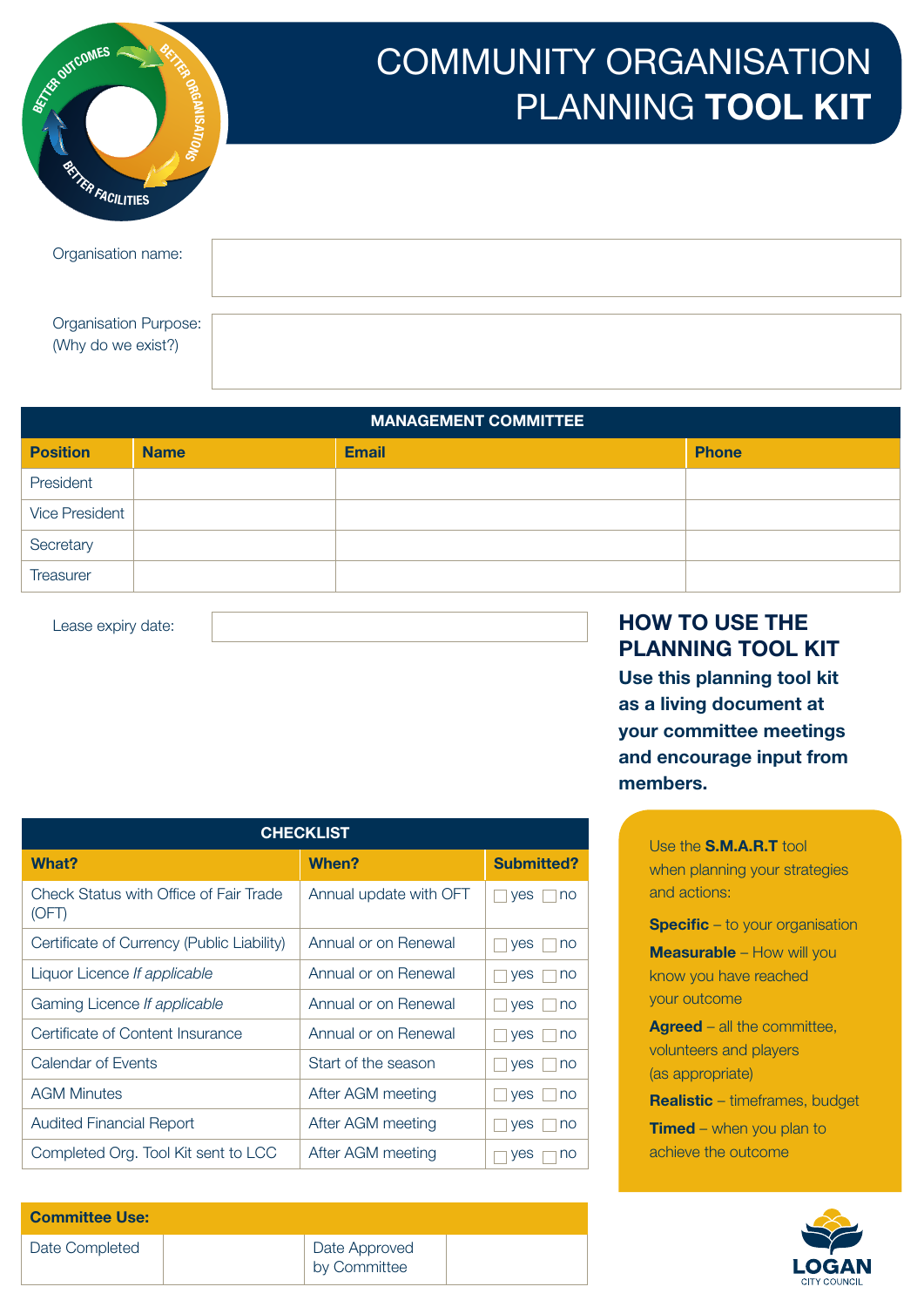

## BETTER ORGANISATIONS

#### COMPLETE THIS SECTION INCORPORATING FEEDBACK FROM YOUR COMMITTEE AND MEMBERS.

| Where are we now?                                                                                            | Where do we want to be?                                                                        |
|--------------------------------------------------------------------------------------------------------------|------------------------------------------------------------------------------------------------|
| Do you have enough volunteers?                                                                               | How many volunteers do you need and what duties do<br>you need them to perform?                |
|                                                                                                              |                                                                                                |
|                                                                                                              |                                                                                                |
|                                                                                                              |                                                                                                |
|                                                                                                              |                                                                                                |
| What programs/services does your organisation currently<br>run?                                              | What programs/services would you like to run in the<br>future?                                 |
|                                                                                                              |                                                                                                |
|                                                                                                              |                                                                                                |
|                                                                                                              |                                                                                                |
|                                                                                                              |                                                                                                |
| What sources of funding does your organisation access to<br>deliver your programs/services to the community? | What other sources of funding do you need to continue to<br>deliver you programs/service?      |
|                                                                                                              |                                                                                                |
|                                                                                                              |                                                                                                |
|                                                                                                              |                                                                                                |
|                                                                                                              |                                                                                                |
| What other organisations do you partner with to deliver<br>your programs/services?                           | Who are your potential partners that you could work with<br>to deliver your programs/services? |
|                                                                                                              |                                                                                                |
|                                                                                                              |                                                                                                |
|                                                                                                              |                                                                                                |
|                                                                                                              |                                                                                                |

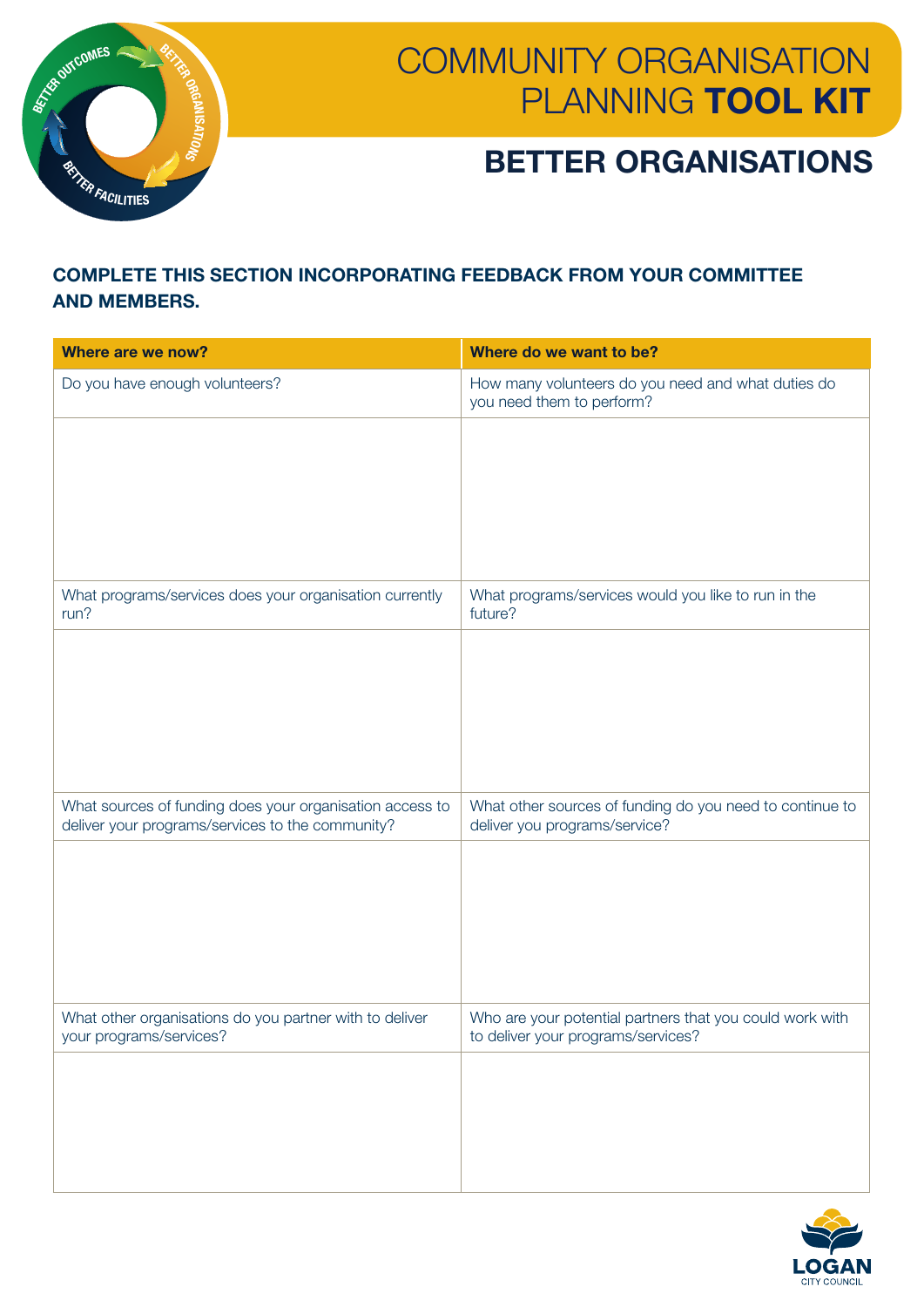

## BETTER ORGANISATIONS (CONT.)

#### COMPLETE THIS SECTION INCORPORATING FEEDBACK FROM YOUR COMMITTEE AND MEMBERS.

| Where are we now?                                                                                              | Where do we want to be?                                                                  |
|----------------------------------------------------------------------------------------------------------------|------------------------------------------------------------------------------------------|
| What management and administration procedures do you<br>currently have in place to operate your organisations? | What management and administration - processes and<br>procedures do you need to improve? |
|                                                                                                                |                                                                                          |
|                                                                                                                |                                                                                          |
|                                                                                                                |                                                                                          |
|                                                                                                                |                                                                                          |
|                                                                                                                |                                                                                          |
| What are the emerging trends in your community?                                                                | What do you need to do to meet those needs?                                              |
|                                                                                                                |                                                                                          |
|                                                                                                                |                                                                                          |
|                                                                                                                |                                                                                          |
|                                                                                                                |                                                                                          |
|                                                                                                                |                                                                                          |
| What challenges does your organisation face in the<br>delivery of your core business?                          | What strategies do you have in place to overcome those<br>barriers?                      |
|                                                                                                                |                                                                                          |
|                                                                                                                |                                                                                          |
|                                                                                                                |                                                                                          |
|                                                                                                                |                                                                                          |
|                                                                                                                |                                                                                          |

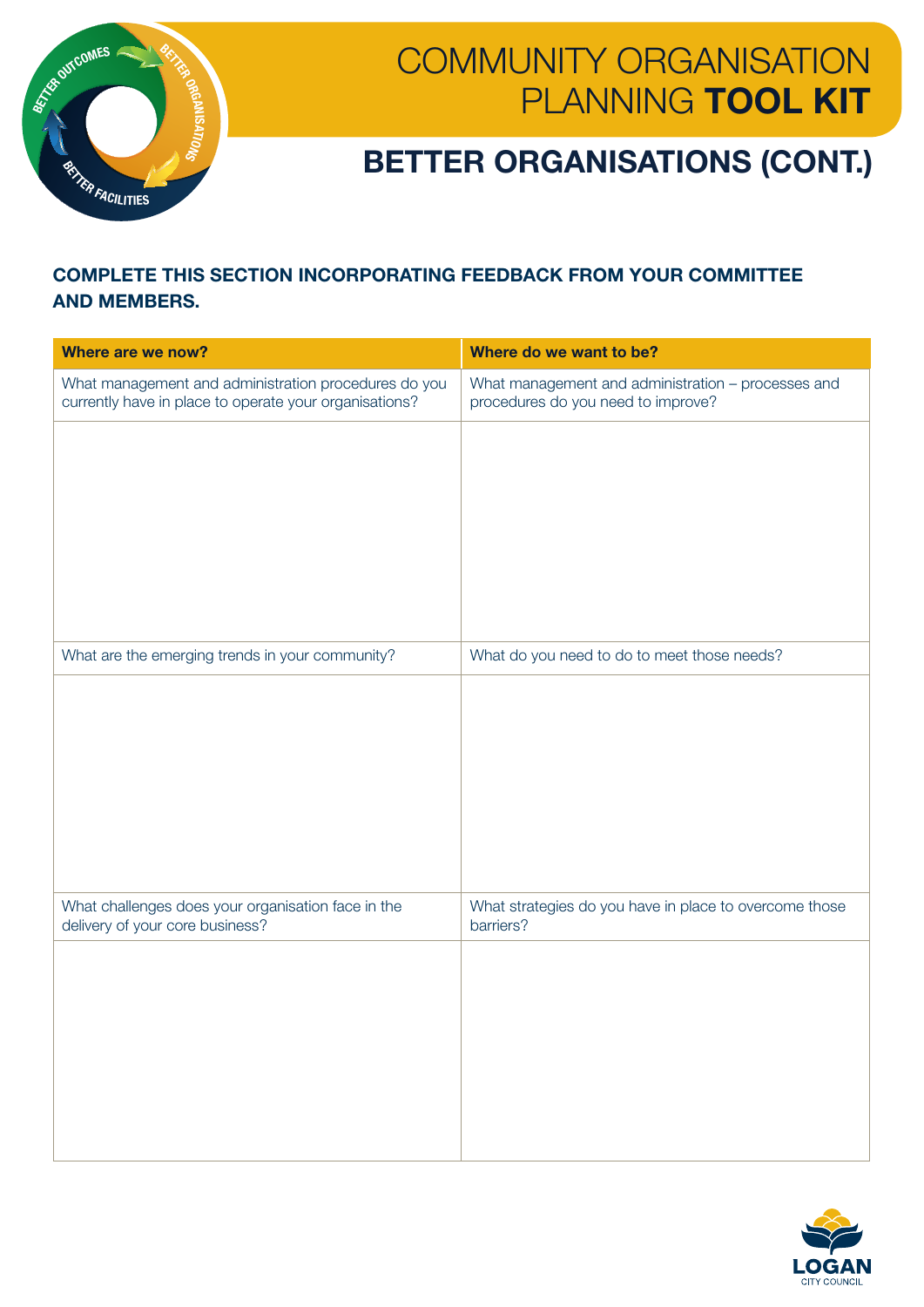

### BETTER FACILITIES

#### COMPLETE THIS SECTION INCORPORATING FEEDBACK FROM YOUR COMMITTEE AND MEMBERS.

| Where are we now?                                                                                                                                              | Where do we want to be?                                                           |
|----------------------------------------------------------------------------------------------------------------------------------------------------------------|-----------------------------------------------------------------------------------|
| How would you rate each component of your facility?<br>(clubhouse / lights / change room / kitchen / toilets, etc).<br>Does this meet your organisation needs? | What facility upgrades or new facilities do you need to run<br>your organisation? |
|                                                                                                                                                                |                                                                                   |
|                                                                                                                                                                |                                                                                   |
|                                                                                                                                                                |                                                                                   |
|                                                                                                                                                                |                                                                                   |
|                                                                                                                                                                |                                                                                   |
|                                                                                                                                                                |                                                                                   |
|                                                                                                                                                                |                                                                                   |
|                                                                                                                                                                |                                                                                   |
|                                                                                                                                                                |                                                                                   |
|                                                                                                                                                                |                                                                                   |
|                                                                                                                                                                |                                                                                   |
|                                                                                                                                                                |                                                                                   |

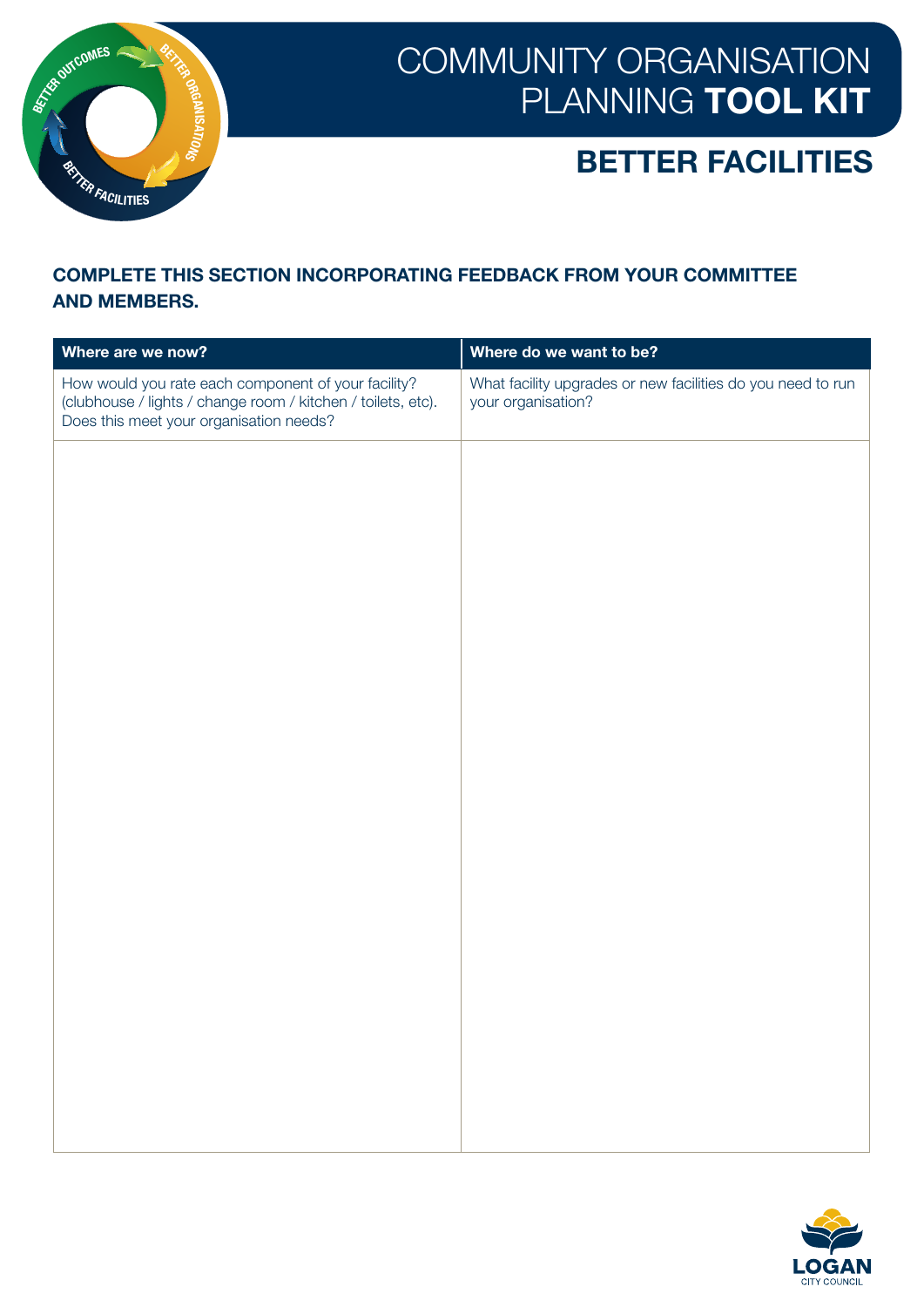

| <b>VOLUNTEERS</b> |               |               |                                   |                             |                              |                  |                 |
|-------------------|---------------|---------------|-----------------------------------|-----------------------------|------------------------------|------------------|-----------------|
|                   |               | <b>Person</b> |                                   | <b>Timeframe</b>            |                              | <b>Estimated</b> |                 |
| Goal              | <b>Action</b> | Responsible   | <b>Short</b><br>$(12 \text{ mo})$ | <b>Medium</b><br>$(1-3 yr)$ | Long<br>$(3 - 5 \text{ yr})$ | <b>Budget</b>    | <b>Progress</b> |
|                   |               |               | $\Box$                            | $\Box$                      | $\Box$                       |                  |                 |
|                   |               |               | $\Box$                            | $\Box$                      | $\Box$                       |                  |                 |
|                   |               |               | $\Box$                            | $\Box$                      | $\Box$                       |                  |                 |
|                   |               |               | $\Box$                            | $\Box$                      | $\Box$                       |                  |                 |
|                   |               |               | $\Box$                            | $\Box$                      | $\Box$                       |                  |                 |
|                   |               |               | $\Box$                            | $\Box$                      | $\Box$                       |                  |                 |
|                   |               |               | $\Box$                            | $\Box$                      | $\Box$                       |                  |                 |
|                   |               |               | $\Box$                            | $\Box$                      | $\overline{\phantom{a}}$     |                  |                 |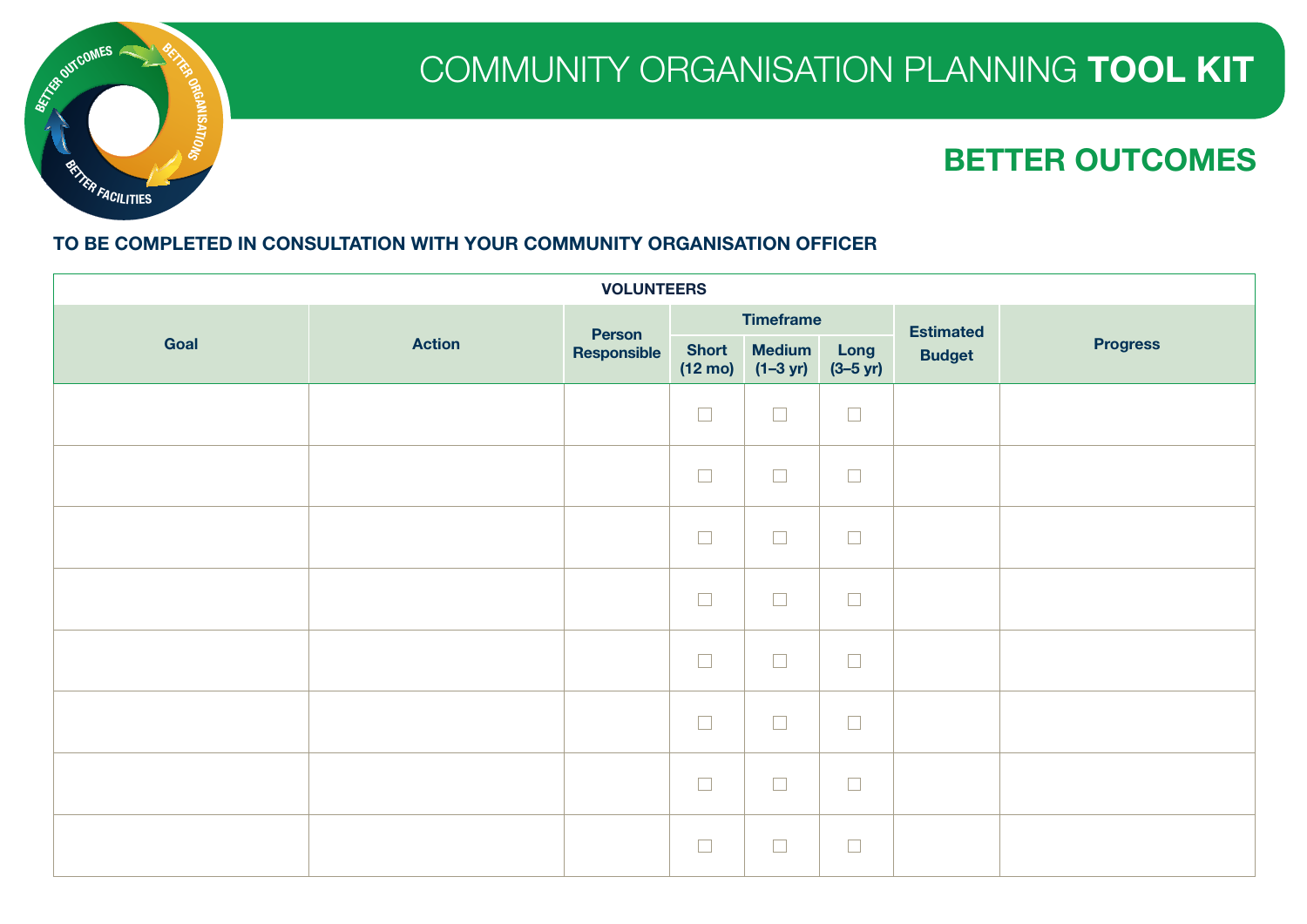

| <b>PROGRAMMING</b> |               |                       |                   |                                    |                              |                  |                 |
|--------------------|---------------|-----------------------|-------------------|------------------------------------|------------------------------|------------------|-----------------|
|                    |               |                       |                   | <b>Timeframe</b>                   |                              | <b>Estimated</b> |                 |
| Goal               | <b>Action</b> | Person<br>Responsible | $(12 \text{ mo})$ | Short Medium<br>$(1-3 \text{ yr})$ | Long<br>$(3 - 5 \text{ yr})$ | <b>Budget</b>    | <b>Progress</b> |
|                    |               |                       | $\Box$            | $\Box$                             | $\Box$                       |                  |                 |
|                    |               |                       | $\Box$            | $\Box$                             | $\Box$                       |                  |                 |
|                    |               |                       | $\Box$            | $\Box$                             | $\Box$                       |                  |                 |
|                    |               |                       | $\Box$            | $\Box$                             | $\Box$                       |                  |                 |
|                    |               |                       | $\Box$            | $\Box$                             | $\Box$                       |                  |                 |
|                    |               |                       | $\Box$            | $\Box$                             | $\Box$                       |                  |                 |
|                    |               |                       | $\Box$            | $\Box$                             | $\Box$                       |                  |                 |
|                    |               |                       | $\Box$            | $\Box$                             | $\overline{\phantom{a}}$     |                  |                 |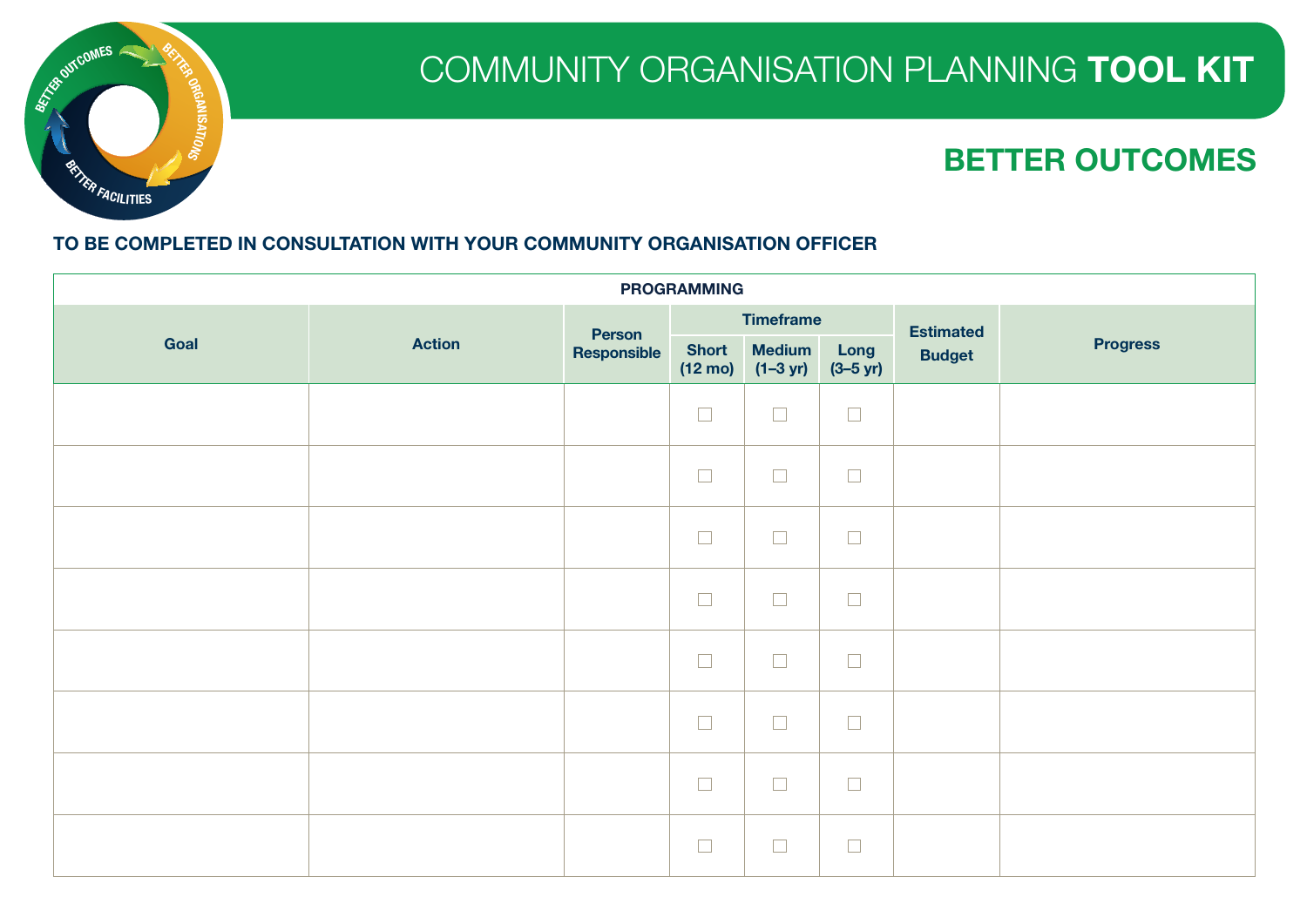

| <b>FUNDRAISING</b> |               |               |                                   |                                     |                              |                  |                 |
|--------------------|---------------|---------------|-----------------------------------|-------------------------------------|------------------------------|------------------|-----------------|
|                    |               | <b>Person</b> |                                   | <b>Timeframe</b>                    |                              | <b>Estimated</b> |                 |
| Goal               | <b>Action</b> | Responsible   | <b>Short</b><br>$(12 \text{ mo})$ | <b>Medium</b><br>$(1-3 \text{ yr})$ | Long<br>$(3 - 5 \text{ yr})$ | <b>Budget</b>    | <b>Progress</b> |
|                    |               |               | $\Box$                            | $\Box$                              | $\Box$                       |                  |                 |
|                    |               |               | $\Box$                            | $\Box$                              | $\Box$                       |                  |                 |
|                    |               |               | $\Box$                            | $\Box$                              | $\Box$                       |                  |                 |
|                    |               |               | $\Box$                            | $\Box$                              | $\Box$                       |                  |                 |
|                    |               |               | $\Box$                            | $\Box$                              | $\Box$                       |                  |                 |
|                    |               |               | $\Box$                            | $\Box$                              | $\Box$                       |                  |                 |
|                    |               |               | $\Box$                            | $\Box$                              | $\Box$                       |                  |                 |
|                    |               |               | $\Box$                            | $\Box$                              | $\overline{\phantom{a}}$     |                  |                 |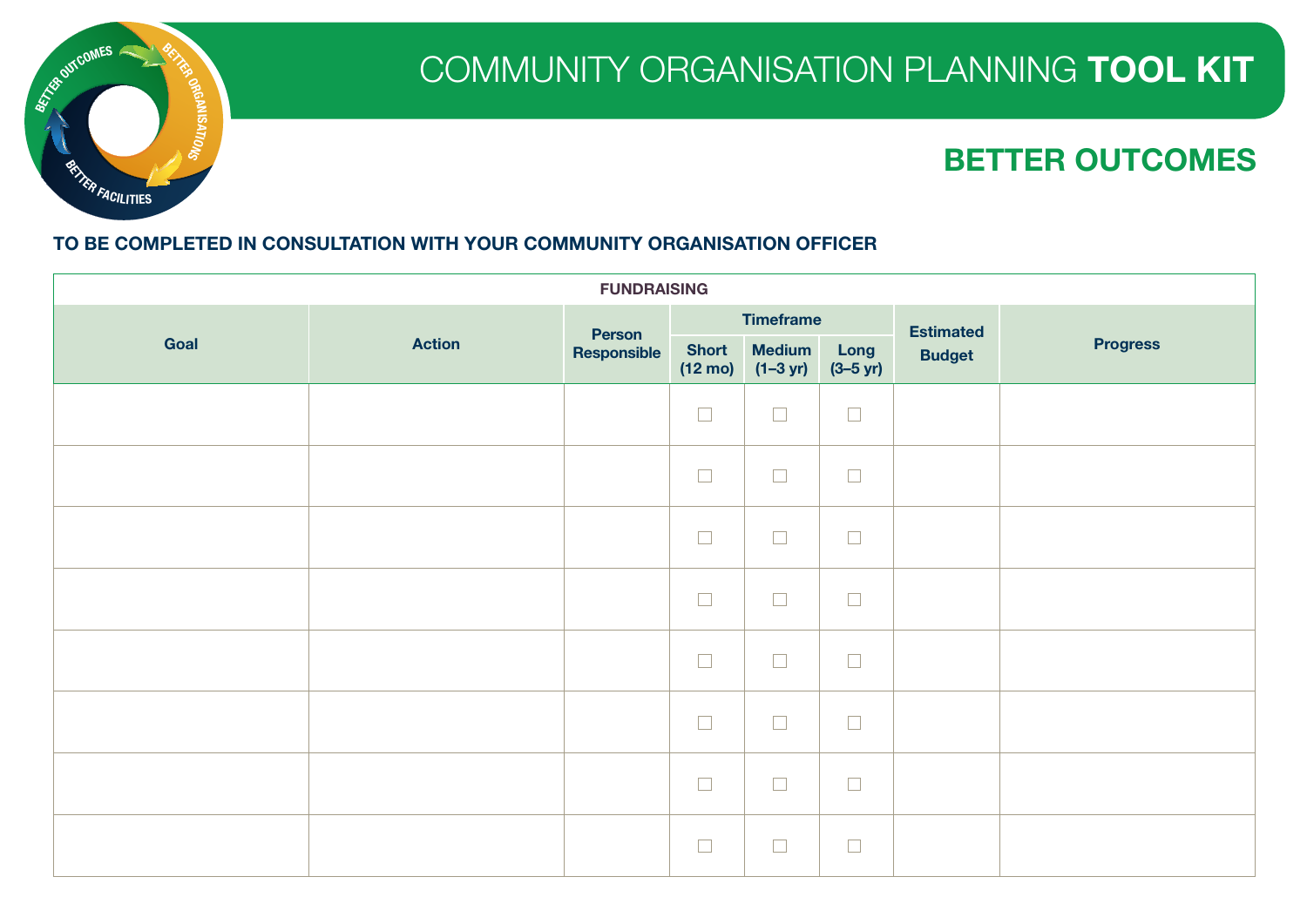

| <b>GOVERNANCE</b> |               |                       |                          |                                    |                              |               |                 |
|-------------------|---------------|-----------------------|--------------------------|------------------------------------|------------------------------|---------------|-----------------|
|                   |               | <b>Timeframe</b>      |                          |                                    | <b>Estimated</b>             |               |                 |
| Goal              | <b>Action</b> | Person<br>Responsible | $(12 \text{ mo})$        | Short Medium<br>$(1-3 \text{ yr})$ | Long<br>$(3 - 5 \text{ yr})$ | <b>Budget</b> | <b>Progress</b> |
|                   |               |                       | $\Box$                   | $\Box$                             | $\Box$                       |               |                 |
|                   |               |                       | $\Box$                   | $\Box$                             | $\Box$                       |               |                 |
|                   |               |                       | $\Box$                   | $\Box$                             | $\Box$                       |               |                 |
|                   |               |                       | $\Box$                   | $\Box$                             | $\Box$                       |               |                 |
|                   |               |                       | $\Box$                   | $\Box$                             | $\Box$                       |               |                 |
|                   |               |                       | $\Box$                   | $\Box$                             | $\Box$                       |               |                 |
|                   |               |                       | $\Box$                   | $\Box$                             | $\Box$                       |               |                 |
|                   |               |                       | $\overline{\phantom{a}}$ | $\Box$                             | $\Box$                       |               |                 |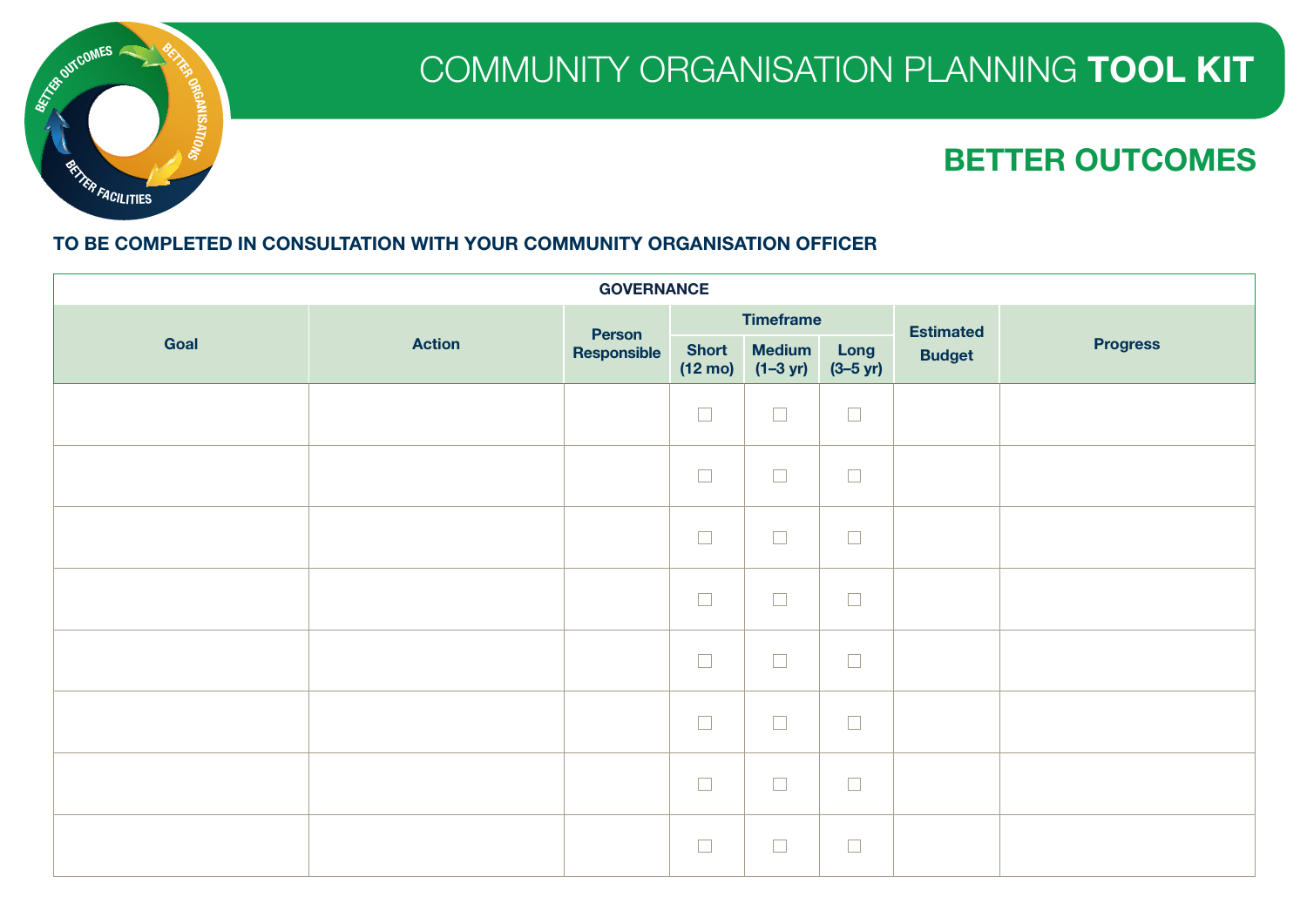

|      | <b>FACILITY</b> |             |                   |                                    |                              |                  |                 |  |
|------|-----------------|-------------|-------------------|------------------------------------|------------------------------|------------------|-----------------|--|
|      |                 | Person      |                   | <b>Timeframe</b>                   |                              | <b>Estimated</b> |                 |  |
| Goal | <b>Action</b>   | Responsible | $(12 \text{ mo})$ | Short Medium<br>$(1-3 \text{ yr})$ | Long<br>$(3 - 5 \text{ yr})$ | <b>Budget</b>    | <b>Progress</b> |  |
|      |                 |             | $\Box$            | $\Box$                             | $\Box$                       |                  |                 |  |
|      |                 |             | $\Box$            | $\Box$                             | $\Box$                       |                  |                 |  |
|      |                 |             | $\Box$            | $\Box$                             | $\Box$                       |                  |                 |  |
|      |                 |             | $\Box$            | $\Box$                             | $\Box$                       |                  |                 |  |
|      |                 |             | $\Box$            | $\Box$                             | $\Box$                       |                  |                 |  |
|      |                 |             | $\Box$            | $\Box$                             | $\Box$                       |                  |                 |  |
|      |                 |             | $\Box$            | $\Box$                             | $\Box$                       |                  |                 |  |
|      |                 |             | $\Box$            | $\Box$                             | $\Box$                       |                  |                 |  |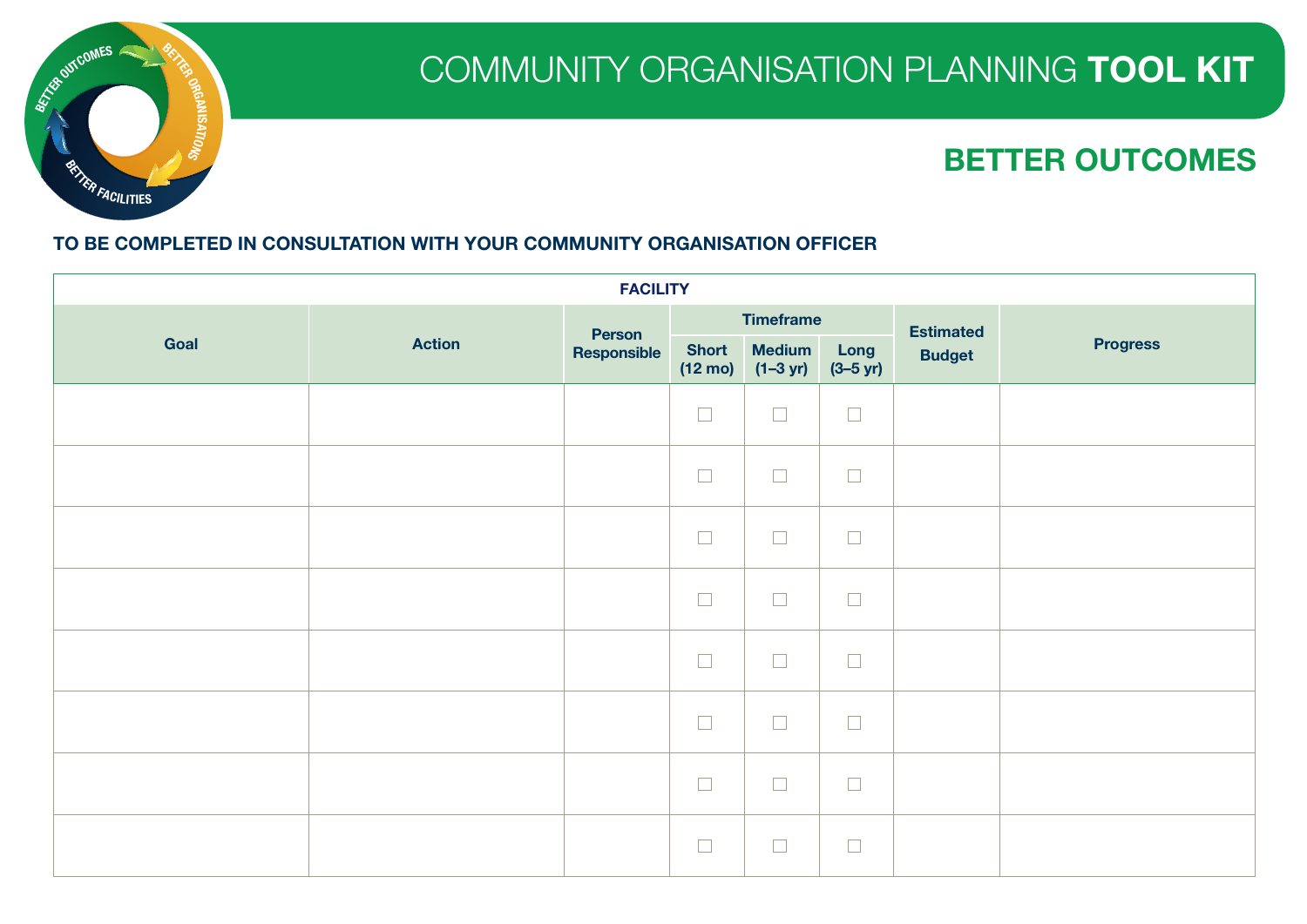

| <b>OTHER</b> |               |             |                   |                                    |                              |               |                 |
|--------------|---------------|-------------|-------------------|------------------------------------|------------------------------|---------------|-----------------|
|              |               | Person      | <b>Timeframe</b>  |                                    | <b>Estimated</b>             |               |                 |
| Goal         | <b>Action</b> | Responsible | $(12 \text{ mo})$ | Short Medium<br>$(1-3 \text{ yr})$ | Long<br>$(3 - 5 \text{ yr})$ | <b>Budget</b> | <b>Progress</b> |
|              |               |             | $\Box$            | $\Box$                             | $\Box$                       |               |                 |
|              |               |             | $\Box$            | $\Box$                             | $\Box$                       |               |                 |
|              |               |             | $\hfill \square$  | $\Box$                             | $\Box$                       |               |                 |
|              |               |             | $\Box$            | $\Box$                             | $\Box$                       |               |                 |
|              |               |             | $\Box$            | $\Box$                             | $\Box$                       |               |                 |
|              |               |             | $\Box$            | $\Box$                             | $\Box$                       |               |                 |
|              |               |             | $\Box$            | $\Box$                             | $\Box$                       |               |                 |
|              |               |             | $\Box$            | $\Box$                             | $\Box$                       |               |                 |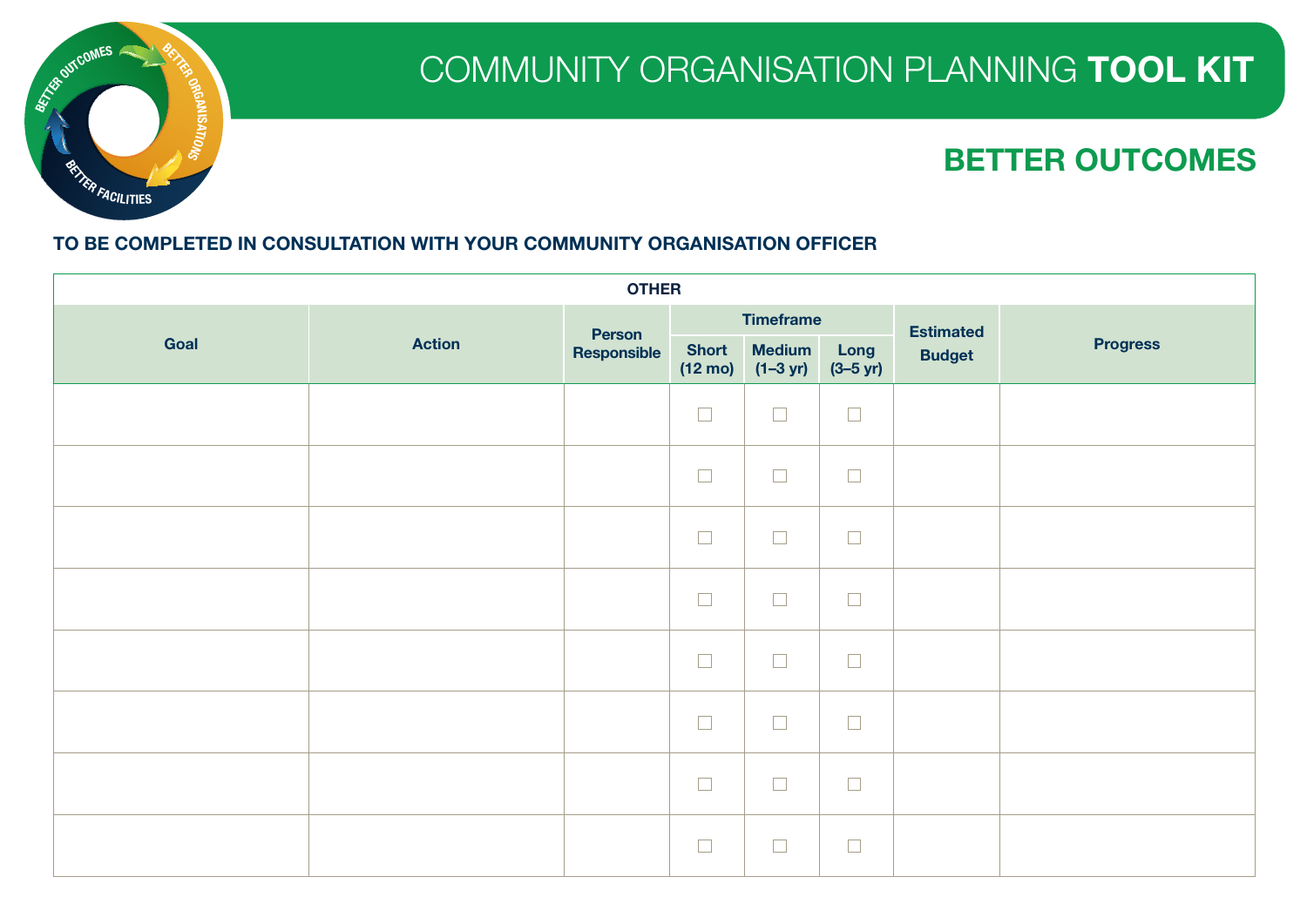

### BUDGETING TOOL YEAR:

#### USE THIS SECTION TO LIST ALL EXPECTED INCOME AND EXPENDITURE – THIS WILL HELP YOUR ORGANISATION PLAN FOR FUTURE EXPENDITURE AND TO PREVENT SHORTFALLS.

| <b>INCOME</b>                  |                        |
|--------------------------------|------------------------|
|                                | <b>Estimate Annual</b> |
| <b>Activity related income</b> |                        |
| Donations                      |                        |
| Fundraising                    |                        |
| Grants                         |                        |
| Memberships                    |                        |
| Promotion                      |                        |
| Room Hire                      |                        |
| Services                       |                        |
| Tea/Coffee                     |                        |
|                                |                        |
|                                |                        |
|                                |                        |
| <b>Potential income</b>        |                        |
| Facility hire                  |                        |
| Fundraising                    |                        |
| Sponsorship                    |                        |
|                                |                        |
|                                |                        |
|                                |                        |
|                                |                        |
|                                |                        |
|                                |                        |
|                                |                        |
| <b>Total income</b>            |                        |